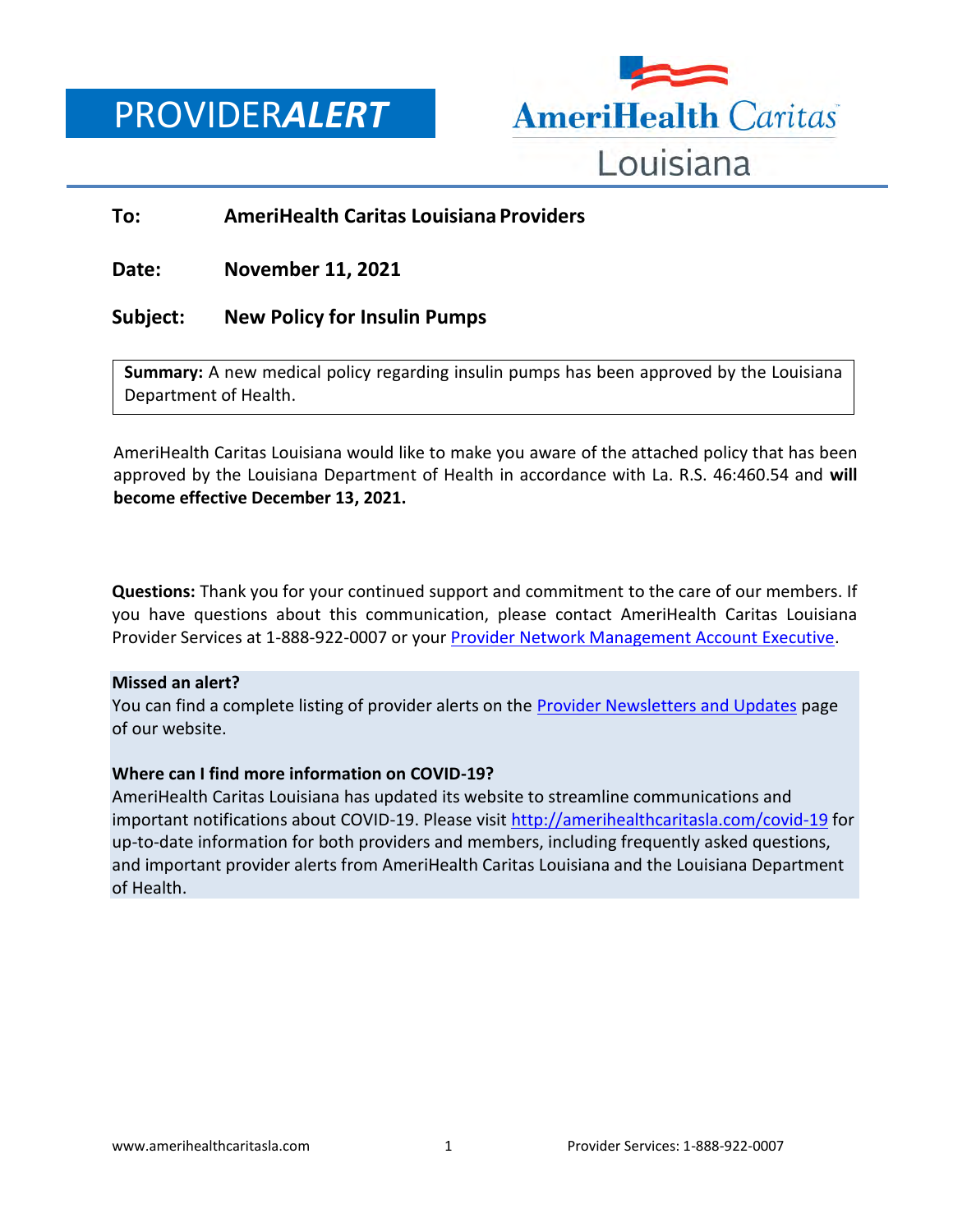| <b>Field Name</b>         | <b>Field Description</b>                                                                                                                            |
|---------------------------|-----------------------------------------------------------------------------------------------------------------------------------------------------|
| <b>Prior</b>              |                                                                                                                                                     |
| Authorization             | <b>Insulin Pumps</b>                                                                                                                                |
| <b>Group Description</b>  |                                                                                                                                                     |
| <b>Drugs</b>              | <b>Omnipod Dash, insulin delivery pods only</b>                                                                                                     |
|                           | (Notes: The Omnipod Dash PDM (Personal Diabetes Manager) is                                                                                         |
|                           | provided direct by Insulet and should not be requested by the                                                                                       |
|                           | prescriber/billed to the plan.)                                                                                                                     |
|                           |                                                                                                                                                     |
|                           | This policy does not apply to pumps reviewed and/or covered by                                                                                      |
|                           | the Medical Benefit including, but not limited to V-Go 24-hour                                                                                      |
|                           | disposable system and continuous pumps such as MiniMed and                                                                                          |
|                           | t:slim X2. Requests for these products are referred to the plan's                                                                                   |
|                           | <b>Utilization Management team for review.</b>                                                                                                      |
| <b>Covered Uses</b>       | Medically accepted indications are defined using the following                                                                                      |
|                           | sources: the Food and Drug Administration (FDA), Micromedex,                                                                                        |
|                           | <b>American Hospital Formulary Service (AHFS), United States</b>                                                                                    |
|                           | <b>Pharmacopeia Drug Information for the Healthcare Professional</b>                                                                                |
|                           | (USP DI), the Drug Package Insert (PPI), or disease state specific                                                                                  |
|                           | standard of care guidelines.                                                                                                                        |
| <b>Exclusion Criteria</b> | <b>None</b>                                                                                                                                         |
| <b>Required Medical</b>   | See "Other Criteria"                                                                                                                                |
| <b>Information</b>        |                                                                                                                                                     |
| <b>Age Restrictions</b>   | <b>None</b>                                                                                                                                         |
| Prescriber                | Prescribed by or in consultation with an endocrinologist                                                                                            |
| <b>Restrictions</b>       |                                                                                                                                                     |
| <b>Coverage Duration</b>  | If all of the criteria are met, the request will be approved for 12                                                                                 |
|                           | months.                                                                                                                                             |
|                           | If the criteria are not met, the request is referred to a Medical                                                                                   |
|                           | Director/Clinical Reviewer for medical necessity review.                                                                                            |
| <b>Other Criteria</b>     | <b>Initial Authorization</b>                                                                                                                        |
|                           | Diagnosis – diabetes<br>$\bullet$                                                                                                                   |
|                           | <b>One of the following</b><br>$\bullet$                                                                                                            |
|                           | $\leq$ 18 years with type 1 diabetes or other insulin-deficient<br>O                                                                                |
|                           | forms of diabetes (i.e. cystic-fibrosis related diabetes)                                                                                           |
|                           | <u>Continuation of therapy for patient new to plan</u><br>O<br><b>Treatment with multiple daily doses (<math>\geq</math> 3) of insulin and</b><br>O |
|                           | one of the following                                                                                                                                |
|                           | <u>Persistently inadequate glycemic control (i.e. HbA1C <math>\geq</math></u>                                                                       |
|                           | 7% on multiple consecutive readings with one being                                                                                                  |
|                           | within the last 3 months, frequent bouts of                                                                                                         |